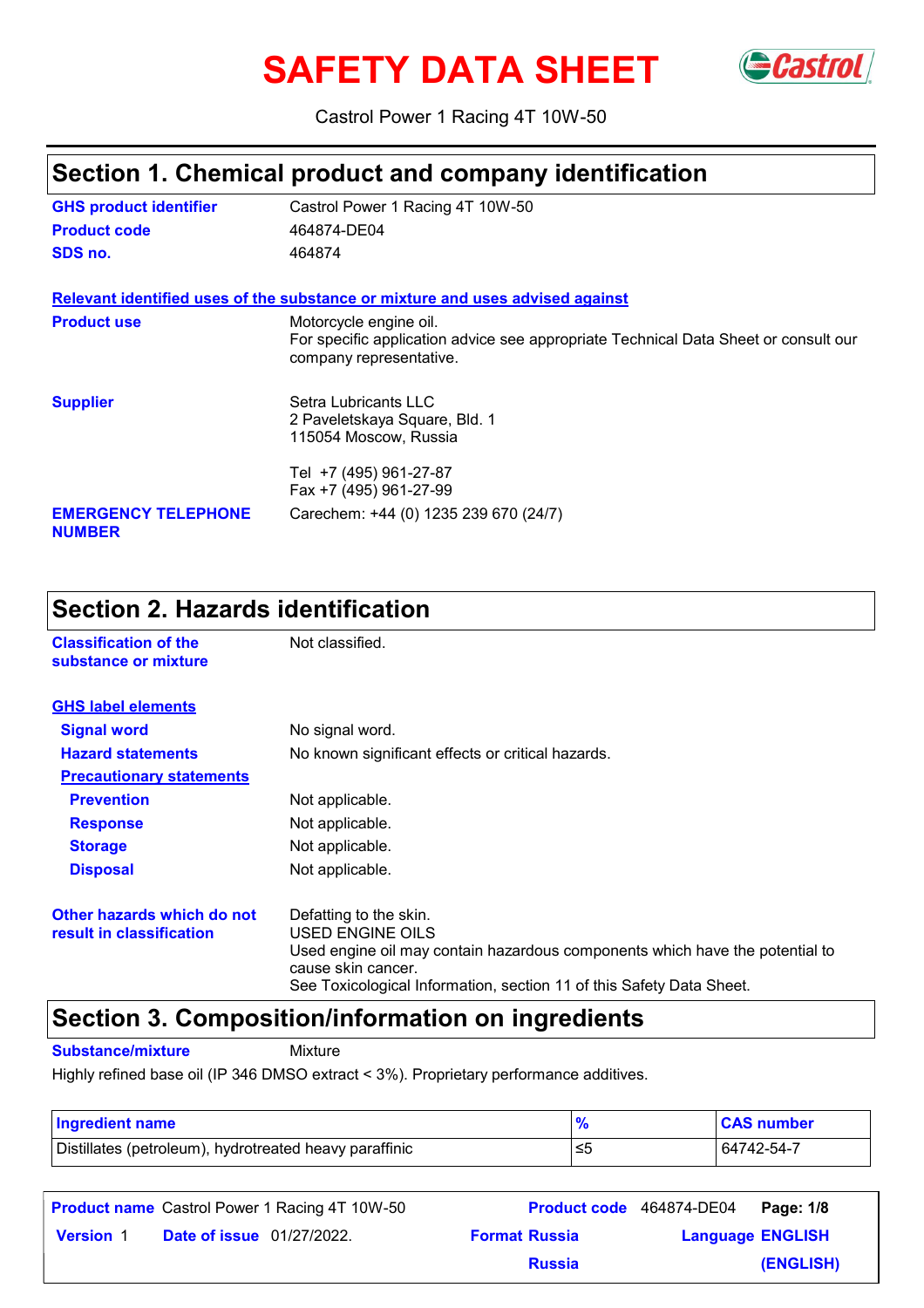### **Section 3. Composition/information on ingredients**

**There are no additional ingredients present which, within the current knowledge of the supplier and in the concentrations applicable, are classified as hazardous to health or the environment and hence require reporting in this section.**

**Occupational exposure limits, if available, are listed in Section 8.**

### **Section 4. First aid measures**

| <b>Description of necessary first aid measures</b>        |                                                                                                                                                                                                                                         |
|-----------------------------------------------------------|-----------------------------------------------------------------------------------------------------------------------------------------------------------------------------------------------------------------------------------------|
| <b>Inhalation</b>                                         | If inhaled, remove to fresh air. Get medical attention if symptoms occur.                                                                                                                                                               |
| <b>Ingestion</b>                                          | Do not induce vomiting unless directed to do so by medical personnel. Get medical<br>attention if symptoms occur.                                                                                                                       |
| <b>Skin contact</b>                                       | Wash skin thoroughly with soap and water or use recognised skin cleanser.<br>Remove contaminated clothing and shoes. Wash clothing before reuse. Clean<br>shoes thoroughly before reuse. Get medical attention if symptoms occur.       |
| Eye contact                                               | In case of contact, immediately flush eyes with plenty of water for at least 15<br>minutes. Eyelids should be held away from the eyeball to ensure thorough rinsing.<br>Check for and remove any contact lenses. Get medical attention. |
| <b>Most important symptoms/effects, acute and delayed</b> |                                                                                                                                                                                                                                         |
|                                                           | See Section 11 for more detailed information on health effects and symptoms.                                                                                                                                                            |
|                                                           | <u>Indication of immediate medical attention and special treatment needed, if necessary</u>                                                                                                                                             |

| <b>Specific treatments</b>        | No specific treatment.                                                             |
|-----------------------------------|------------------------------------------------------------------------------------|
| <b>Notes to physician</b>         | Treatment should in general be symptomatic and directed to relieving any effects.  |
| <b>Protection of first-aiders</b> | No action shall be taken involving any personal risk or without suitable training. |

### **Section 5. Firefighting measures**

| <b>Extinguishing media</b>                               |                                                                                                                                                                                                   |
|----------------------------------------------------------|---------------------------------------------------------------------------------------------------------------------------------------------------------------------------------------------------|
| <b>Suitable extinguishing</b><br>media                   | In case of fire, use foam, dry chemical or carbon dioxide extinguisher or spray.                                                                                                                  |
| <b>Unsuitable extinguishing</b><br>media                 | Do not use water jet.                                                                                                                                                                             |
| <b>Specific hazards arising</b><br>from the chemical     | In a fire or if heated, a pressure increase will occur and the container may burst.                                                                                                               |
| <b>Hazardous thermal</b><br>decomposition products       | Combustion products may include the following:<br>carbon oxides (CO, CO <sub>2</sub> ) (carbon monoxide, carbon dioxide)                                                                          |
| <b>Special protective actions</b><br>for fire-fighters   | Promptly isolate the scene by removing all persons from the vicinity of the incident if<br>there is a fire. No action shall be taken involving any personal risk or without<br>suitable training. |
| <b>Special protective</b><br>equipment for fire-fighters | Fire-fighters should wear positive pressure self-contained breathing apparatus<br>(SCBA) and full turnout gear.                                                                                   |

### **Section 6. Accidental release measures**

|                                | <b>Personal precautions, protective equipment and emergency procedures</b>                                                                                                                                                                                                                                                          |
|--------------------------------|-------------------------------------------------------------------------------------------------------------------------------------------------------------------------------------------------------------------------------------------------------------------------------------------------------------------------------------|
| For non-emergency<br>personnel | No action shall be taken involving any personal risk or without suitable training.<br>Evacuate surrounding areas. Keep unnecessary and unprotected personnel from<br>entering. Do not touch or walk through spilt material. Put on appropriate personal<br>protective equipment. Floors may be slippery; use care to avoid falling. |
| For emergency responders       | If specialised clothing is required to deal with the spillage, take note of any<br>information in Section 8 on suitable and unsuitable materials. See also the<br>information in "For non-emergency personnel".                                                                                                                     |

|                  |                                  | <b>Product name</b> Castrol Power 1 Racing 4T 10W-50 |                      | <b>Product code</b> 464874-DE04 | Page: 2/8 |
|------------------|----------------------------------|------------------------------------------------------|----------------------|---------------------------------|-----------|
| <b>Version 1</b> | <b>Date of issue</b> 01/27/2022. |                                                      | <b>Format Russia</b> | <b>Language ENGLISH</b>         |           |
|                  |                                  |                                                      | <b>Russia</b>        |                                 | (ENGLISH) |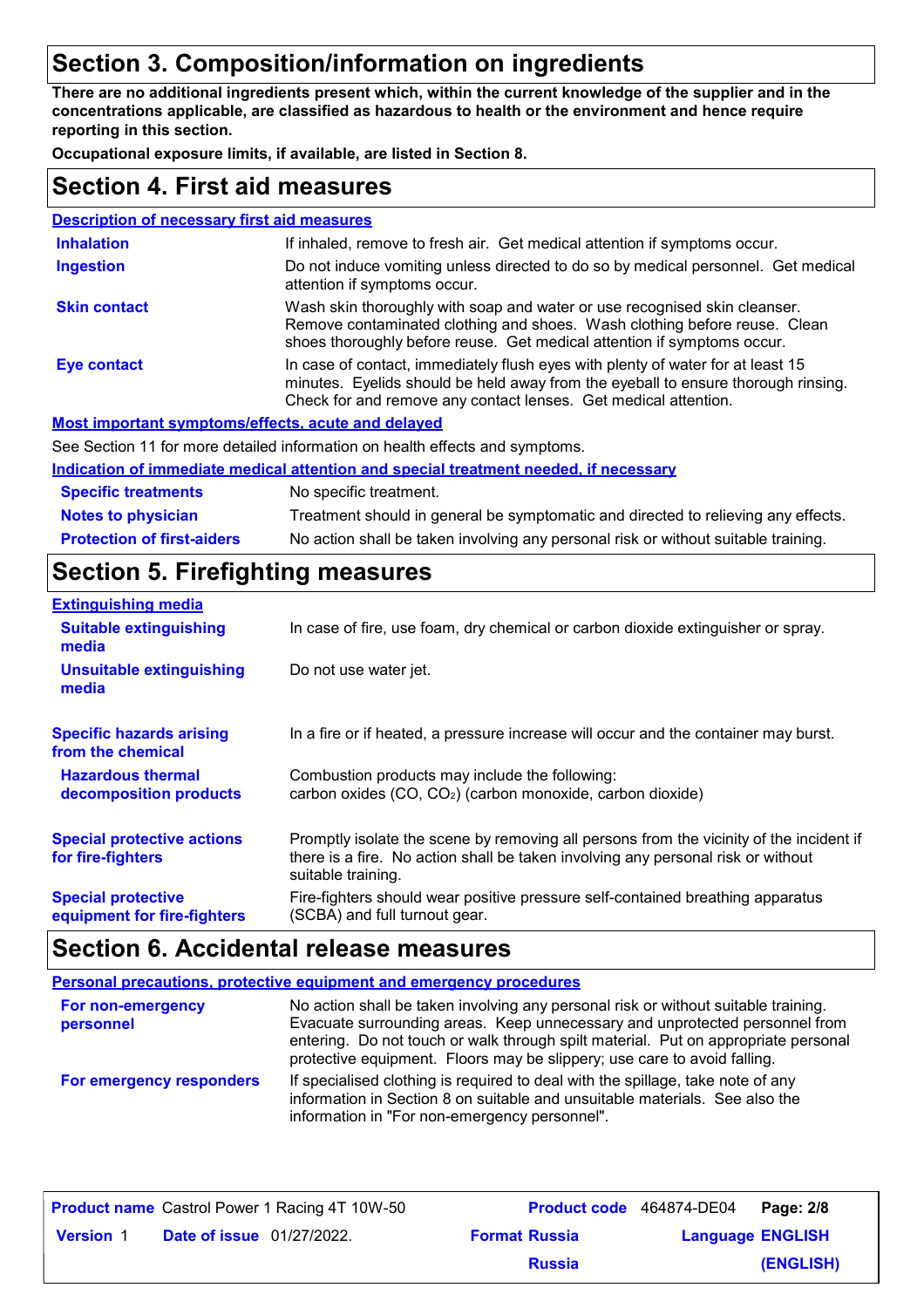### **Section 6. Accidental release measures**

|                                                                                                                                                                             | Avoid dispersal of spilt material and runoff and contact with soil, waterways, drains<br>and sewers. Inform the relevant authorities if the product has caused environmental<br>pollution (sewers, waterways, soil or air).                                                                                                                                 |
|-----------------------------------------------------------------------------------------------------------------------------------------------------------------------------|-------------------------------------------------------------------------------------------------------------------------------------------------------------------------------------------------------------------------------------------------------------------------------------------------------------------------------------------------------------|
| <b>Environmental precautions</b><br>Methods and material for containment and cleaning up<br><b>Small spill</b><br>licensed waste disposal contractor.<br><b>Large spill</b> |                                                                                                                                                                                                                                                                                                                                                             |
|                                                                                                                                                                             | Stop leak if without risk. Move containers from spill area. Absorb with an inert<br>material and place in an appropriate waste disposal container. Dispose of via a                                                                                                                                                                                         |
|                                                                                                                                                                             | Stop leak if without risk. Move containers from spill area. Prevent entry into sewers,<br>water courses, basements or confined areas. Contain and collect spillage with non-<br>combustible, absorbent material e.g. sand, earth, vermiculite or diatomaceous earth<br>and place in container for disposal according to local regulations. Dispose of via a |

licensed waste disposal contractor.

### **Section 7. Handling and storage**

| <b>Precautions for safe handling</b>                                             |                                                                                                                                                                                                                                                                                                                                                                                                                                                                                                                                                                                                |
|----------------------------------------------------------------------------------|------------------------------------------------------------------------------------------------------------------------------------------------------------------------------------------------------------------------------------------------------------------------------------------------------------------------------------------------------------------------------------------------------------------------------------------------------------------------------------------------------------------------------------------------------------------------------------------------|
| <b>Protective measures</b>                                                       | Put on appropriate personal protective equipment (see Section 8).                                                                                                                                                                                                                                                                                                                                                                                                                                                                                                                              |
| <b>Advice on general</b><br>occupational hygiene                                 | Eating, drinking and smoking should be prohibited in areas where this material is<br>handled, stored and processed. Wash thoroughly after handling. Remove<br>contaminated clothing and protective equipment before entering eating areas. See<br>also Section 8 for additional information on hygiene measures.                                                                                                                                                                                                                                                                               |
| <b>Conditions for safe storage,</b><br>including any<br><b>incompatibilities</b> | Store in accordance with local regulations. Store in original container protected<br>from direct sunlight in a dry, cool and well-ventilated area, away from incompatible<br>materials (see Section 10) and food and drink. Keep container tightly closed and<br>sealed until ready for use. Store and use only in equipment/containers designed for<br>use with this product. Containers that have been opened must be carefully resealed<br>and kept upright to prevent leakage. Do not store in unlabelled containers. Use<br>appropriate containment to avoid environmental contamination. |
| <b>Not suitable</b>                                                              | Prolonged exposure to elevated temperature                                                                                                                                                                                                                                                                                                                                                                                                                                                                                                                                                     |

### **Section 8. Exposure controls/personal protection**

#### **Control parameters**

| <b>Occupational exposure limits</b> |  |  |  |
|-------------------------------------|--|--|--|
|-------------------------------------|--|--|--|

None.

| <b>Appropriate engineering</b><br><b>controls</b> | Provide exhaust ventilation or other engineering controls to keep the relevant<br>airborne concentrations below their respective occupational exposure limits.<br>All activities involving chemicals should be assessed for their risks to health, to<br>ensure exposures are adequately controlled. Personal protective equipment should<br>only be considered after other forms of control measures (e.g. engineering controls)<br>have been suitably evaluated. Personal protective equipment should conform to<br>appropriate standards, be suitable for use, be kept in good condition and properly<br>maintained.<br>Your supplier of personal protective equipment should be consulted for advice on<br>selection and appropriate standards. For further information contact your national<br>organisation for standards.<br>The final choice of protective equipment will depend upon a risk assessment. It is<br>important to ensure that all items of personal protective equipment are compatible. |
|---------------------------------------------------|---------------------------------------------------------------------------------------------------------------------------------------------------------------------------------------------------------------------------------------------------------------------------------------------------------------------------------------------------------------------------------------------------------------------------------------------------------------------------------------------------------------------------------------------------------------------------------------------------------------------------------------------------------------------------------------------------------------------------------------------------------------------------------------------------------------------------------------------------------------------------------------------------------------------------------------------------------------------------------------------------------------|
| <b>Environmental exposure</b><br><b>controls</b>  | Emissions from ventilation or work process equipment should be checked to ensure<br>they comply with the requirements of environmental protection legislation. In some<br>cases, fume scrubbers, filters or engineering modifications to the process<br>equipment will be necessary to reduce emissions to acceptable levels.                                                                                                                                                                                                                                                                                                                                                                                                                                                                                                                                                                                                                                                                                 |

| <b>Product name</b> Castrol Power 1 Racing 4T 10W-50 |                      | Product code 464874-DE04 Page: 3/8 |
|------------------------------------------------------|----------------------|------------------------------------|
| <b>Date of issue</b> 01/27/2022.<br><b>Version 1</b> | <b>Format Russia</b> | <b>Language ENGLISH</b>            |
|                                                      | <b>Russia</b>        | (ENGLISH)                          |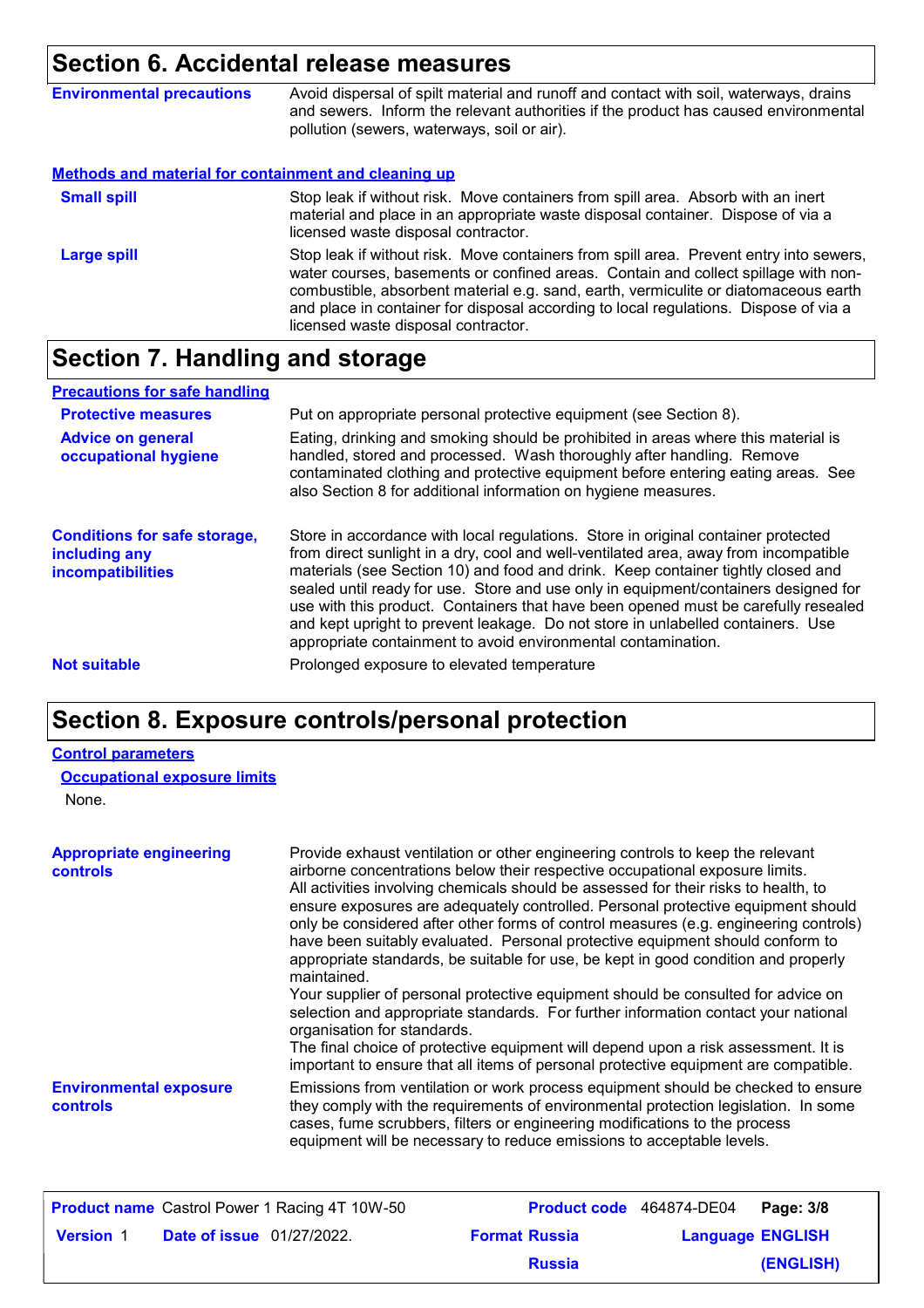### **Section 8. Exposure controls/personal protection**

| <b>Individual protection measures</b> |                                                                                                                                                                                                                                                                                                                                                                                                                                                                                                                                                                                                                                                                                                                                                                                                 |
|---------------------------------------|-------------------------------------------------------------------------------------------------------------------------------------------------------------------------------------------------------------------------------------------------------------------------------------------------------------------------------------------------------------------------------------------------------------------------------------------------------------------------------------------------------------------------------------------------------------------------------------------------------------------------------------------------------------------------------------------------------------------------------------------------------------------------------------------------|
| <b>Hygiene measures</b>               | Wash hands, forearms and face thoroughly after handling chemical products, before<br>eating, smoking and using the lavatory and at the end of the working period.<br>Appropriate techniques should be used to remove potentially contaminated clothing.<br>Wash contaminated clothing before reusing. Ensure that eyewash stations and<br>safety showers are close to the workstation location.                                                                                                                                                                                                                                                                                                                                                                                                 |
| <b>Eve/face protection</b>            | Safety glasses with side shields.                                                                                                                                                                                                                                                                                                                                                                                                                                                                                                                                                                                                                                                                                                                                                               |
| <b>Skin protection</b>                |                                                                                                                                                                                                                                                                                                                                                                                                                                                                                                                                                                                                                                                                                                                                                                                                 |
| <b>Hand protection</b>                | Wear protective gloves if prolonged or repeated contact is likely. Wear chemical<br>resistant gloves. Recommended: Nitrile gloves. The correct choice of protective<br>gloves depends upon the chemicals being handled, the conditions of work and use,<br>and the condition of the gloves (even the best chemically resistant glove will break<br>down after repeated chemical exposures). Most gloves provide only a short time of<br>protection before they must be discarded and replaced. Because specific work<br>environments and material handling practices vary, safety procedures should be<br>developed for each intended application. Gloves should therefore be chosen in<br>consultation with the supplier/manufacturer and with a full assessment of the<br>working conditions. |
| <b>Body protection</b>                | Use of protective clothing is good industrial practice.<br>Personal protective equipment for the body should be selected based on the task<br>being performed and the risks involved and should be approved by a specialist<br>before handling this product.<br>Cotton or polyester/cotton overalls will only provide protection against light<br>superficial contamination that will not soak through to the skin. Overalls should be<br>laundered on a regular basis. When the risk of skin exposure is high (e.g. when<br>cleaning up spillages or if there is a risk of splashing) then chemical resistant aprons<br>and/or impervious chemical suits and boots will be required.                                                                                                           |
| <b>Respiratory protection</b>         | In case of insufficient ventilation, wear suitable respiratory equipment.<br>The correct choice of respiratory protection depends upon the chemicals being<br>handled, the conditions of work and use, and the condition of the respiratory<br>equipment. Safety procedures should be developed for each intended application.<br>Respiratory protection equipment should therefore be chosen in consultation with<br>the supplier/manufacturer and with a full assessment of the working conditions.                                                                                                                                                                                                                                                                                           |

### **Section 9. Physical and chemical properties**

The conditions of measurement of all properties are at standard temperature and pressure unless otherwise indicated.

#### **Appearance**

| <b>Physical state</b>                                             | Liquid.                                    |
|-------------------------------------------------------------------|--------------------------------------------|
| <b>Colour</b>                                                     | Red.                                       |
| <b>Odour</b>                                                      | Not available.                             |
| <b>Odour threshold</b>                                            | Not available.                             |
| рH                                                                | Not applicable.                            |
| <b>Melting point</b>                                              | Not available.                             |
| <b>Boiling point, initial boiling</b><br>point, and boiling range | Not available.                             |
| <b>Flash point</b>                                                | Closed cup: 205°C (401°F) [Pensky-Martens] |
| <b>Evaporation rate</b>                                           | Not available.                             |
| <b>Flammability</b>                                               | Not applicable. Based on - Physical state  |
| Lower and upper explosion<br>limit/flammability limit             | Not available.                             |
| <b>Vapour pressure</b>                                            |                                            |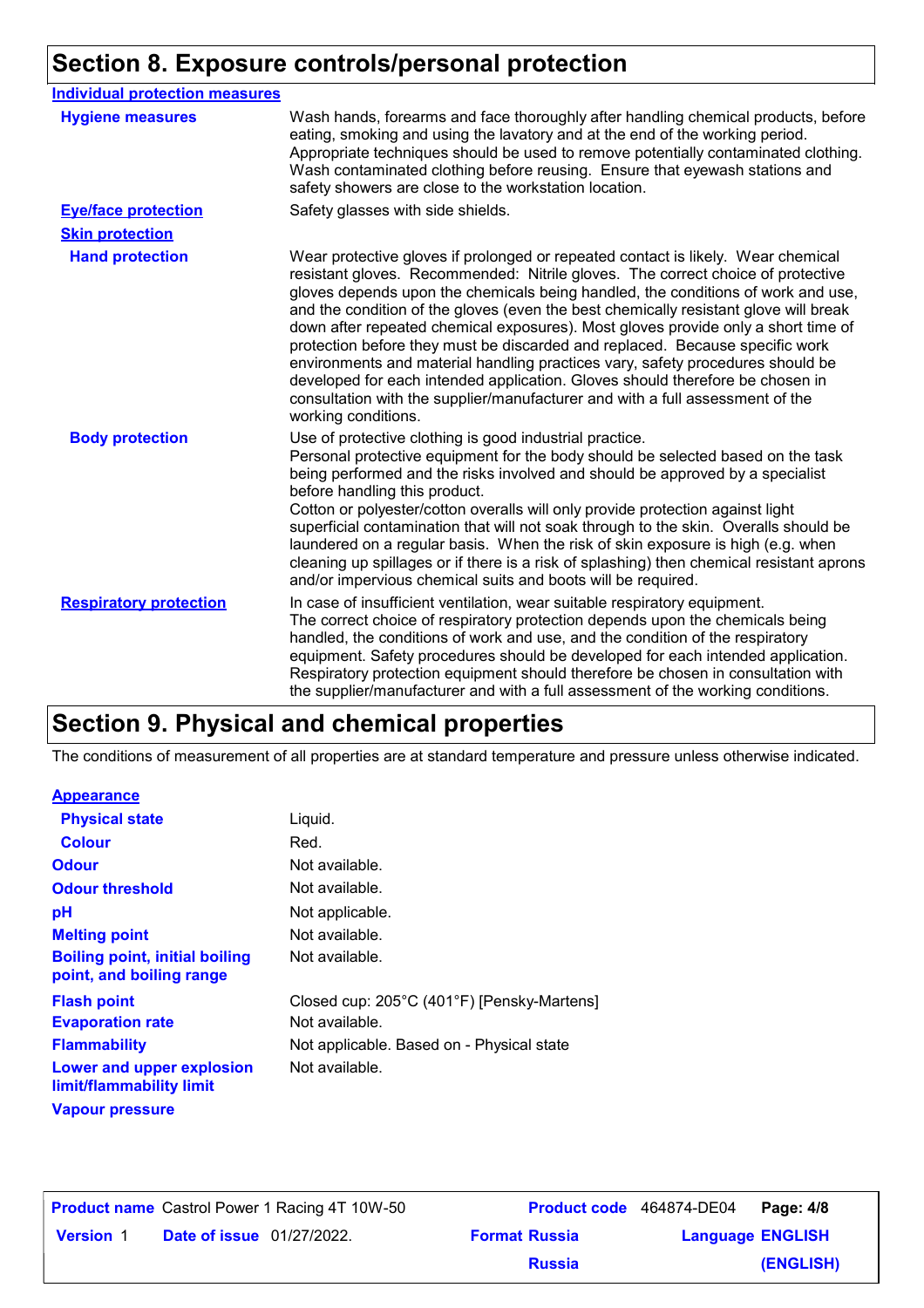### **Section 9. Physical and chemical properties**

|                                                   |                                                                                                                                              | Vapour Pressure at 20°C |         |                    | Vapour pressure at 50°C |     |               |
|---------------------------------------------------|----------------------------------------------------------------------------------------------------------------------------------------------|-------------------------|---------|--------------------|-------------------------|-----|---------------|
|                                                   | <b>Ingredient name</b>                                                                                                                       | $mm$ Hg                 | kPa     | <b>Method</b>      | mm<br>Hg                | kPa | <b>Method</b> |
|                                                   | Distillates (petroleum),<br>hydrotreated heavy<br>paraffinic                                                                                 | < 0.08                  | < 0.011 | <b>ASTM D 5191</b> |                         |     |               |
|                                                   | Distillates (petroleum),<br>solvent-dewaxed heavy<br>paraffinic                                                                              | < 0.08                  | < 0.011 | <b>ASTM D 5191</b> |                         |     |               |
|                                                   | Distillates (petroleum),<br>hydrotreated heavy<br>paraffinic                                                                                 | < 0.08                  | < 0.011 | <b>ASTM D 5191</b> |                         |     |               |
| <b>Relative vapour density</b>                    | Not available.                                                                                                                               |                         |         |                    |                         |     |               |
| <b>Relative density</b>                           | Not available.                                                                                                                               |                         |         |                    |                         |     |               |
| <b>Density</b>                                    | <1000 kg/m <sup>3</sup> (<1 g/cm <sup>3</sup> ) at 15°C                                                                                      |                         |         |                    |                         |     |               |
| <b>Solubility</b>                                 | insoluble in water.                                                                                                                          |                         |         |                    |                         |     |               |
| <b>Partition coefficient: n-</b><br>octanol/water | Not applicable.                                                                                                                              |                         |         |                    |                         |     |               |
| <b>Auto-ignition temperature</b>                  | Not available.                                                                                                                               |                         |         |                    |                         |     |               |
| <b>Decomposition temperature</b>                  | Not available.                                                                                                                               |                         |         |                    |                         |     |               |
| <b>Viscosity</b>                                  | Kinematic: 113.2 mm <sup>2</sup> /s (113.2 cSt) at $40^{\circ}$ C<br>Kinematic: 16.4 to 17.8 mm <sup>2</sup> /s (16.4 to 17.8 cSt) at 100 °C |                         |         |                    |                         |     |               |
| <b>Particle characteristics</b>                   |                                                                                                                                              |                         |         |                    |                         |     |               |
| <b>Median particle size</b>                       | Not applicable.                                                                                                                              |                         |         |                    |                         |     |               |

### **Section 10. Stability and reactivity**

| <b>Reactivity</b>                                   | No specific test data available for this product. Refer to Conditions to avoid and<br>Incompatible materials for additional information.                                   |
|-----------------------------------------------------|----------------------------------------------------------------------------------------------------------------------------------------------------------------------------|
| <b>Chemical stability</b>                           | The product is stable.                                                                                                                                                     |
| <b>Possibility of hazardous</b><br><b>reactions</b> | Under normal conditions of storage and use, hazardous reactions will not occur.<br>Under normal conditions of storage and use, hazardous polymerisation will not<br>occur. |
| <b>Conditions to avoid</b>                          | Avoid all possible sources of ignition (spark or flame).                                                                                                                   |
| <b>Incompatible materials</b>                       | Reactive or incompatible with the following materials: oxidising materials.                                                                                                |
| <b>Hazardous decomposition</b><br>products          | Under normal conditions of storage and use, hazardous decomposition products<br>should not be produced.                                                                    |

### **Section 11. Toxicological information**

### **Information on toxicological effects**

| <b>Aspiration hazard</b>                               |                                       |
|--------------------------------------------------------|---------------------------------------|
| <b>Name</b>                                            | <b>Result</b>                         |
| Distillates (petroleum), hydrotreated heavy paraffinic | <b>ASPIRATION HAZARD - Category 1</b> |

**Information on likely routes**  Routes of entry anticipated: Dermal, Inhalation.

**of exposure Potential acute health effects**

| <u>FUIGHINGI ACUIG HEAINH GHECIS</u>                 |                      |                                 |                         |           |
|------------------------------------------------------|----------------------|---------------------------------|-------------------------|-----------|
| <b>Product name</b> Castrol Power 1 Racing 4T 10W-50 |                      | <b>Product code</b> 464874-DE04 |                         | Page: 5/8 |
| <b>Date of issue</b> 01/27/2022.<br><b>Version 1</b> | <b>Format Russia</b> |                                 | <b>Language ENGLISH</b> |           |
|                                                      |                      | <b>Russia</b>                   |                         | (ENGLISH) |
|                                                      |                      |                                 |                         |           |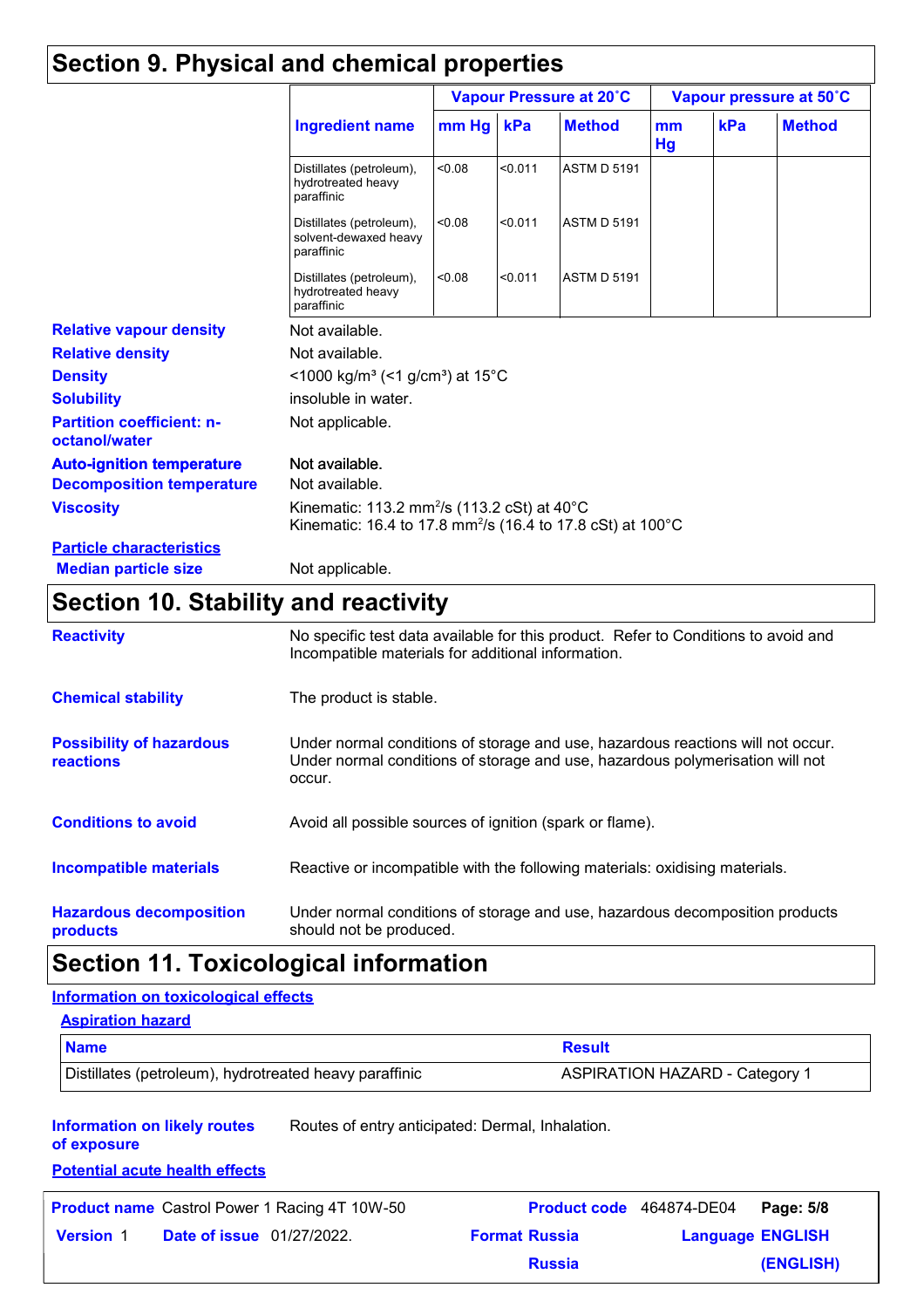### **Section 11. Toxicological information**

| <b>Eye contact</b>                      | No known significant effects or critical hazards.                                                                                                                                                                                                                                                                                                                                                                  |
|-----------------------------------------|--------------------------------------------------------------------------------------------------------------------------------------------------------------------------------------------------------------------------------------------------------------------------------------------------------------------------------------------------------------------------------------------------------------------|
| <b>Inhalation</b>                       | Vapour inhalation under ambient conditions is not normally a problem due to low<br>vapour pressure.                                                                                                                                                                                                                                                                                                                |
| <b>Skin contact</b>                     | Defatting to the skin. May cause skin dryness and irritation.                                                                                                                                                                                                                                                                                                                                                      |
| <b>Ingestion</b>                        | No known significant effects or critical hazards.                                                                                                                                                                                                                                                                                                                                                                  |
|                                         | <b>Symptoms related to the physical, chemical and toxicological characteristics</b>                                                                                                                                                                                                                                                                                                                                |
| <b>Eye contact</b>                      | No specific data.                                                                                                                                                                                                                                                                                                                                                                                                  |
| <b>Inhalation</b>                       | No specific data.                                                                                                                                                                                                                                                                                                                                                                                                  |
| <b>Skin contact</b>                     | Adverse symptoms may include the following:<br>irritation<br>dryness<br>cracking                                                                                                                                                                                                                                                                                                                                   |
| <b>Ingestion</b>                        | No specific data.                                                                                                                                                                                                                                                                                                                                                                                                  |
|                                         | Delayed and immediate effects as well as chronic effects from short and long-term exposure                                                                                                                                                                                                                                                                                                                         |
| <b>Eye contact</b>                      | Potential risk of transient stinging or redness if accidental eye contact occurs.                                                                                                                                                                                                                                                                                                                                  |
| <b>Inhalation</b>                       | Overexposure to the inhalation of airborne droplets or aerosols may cause irritation<br>of the respiratory tract.                                                                                                                                                                                                                                                                                                  |
| <b>Skin contact</b>                     | Prolonged or repeated contact can defat the skin and lead to irritation, cracking and/<br>or dermatitis.                                                                                                                                                                                                                                                                                                           |
| <b>Ingestion</b>                        | Ingestion of large quantities may cause nausea and diarrhoea.                                                                                                                                                                                                                                                                                                                                                      |
| <b>Potential chronic health effects</b> |                                                                                                                                                                                                                                                                                                                                                                                                                    |
| <b>General</b>                          | <b>USED ENGINE OILS</b><br>Combustion products resulting from the operation of internal combustion engines<br>contaminate engine oils during use. Used engine oil may contain hazardous<br>components which have the potential to cause skin cancer. Frequent or prolonged<br>contact with all types and makes of used engine oil must therefore be avoided and a<br>high standard of personal hygiene maintained. |
| <b>Carcinogenicity</b>                  | No known significant effects or critical hazards.                                                                                                                                                                                                                                                                                                                                                                  |
| <b>Mutagenicity</b>                     | No known significant effects or critical hazards.                                                                                                                                                                                                                                                                                                                                                                  |
| <b>Teratogenicity</b>                   | No known significant effects or critical hazards.                                                                                                                                                                                                                                                                                                                                                                  |
| <b>Developmental effects</b>            | No known significant effects or critical hazards.                                                                                                                                                                                                                                                                                                                                                                  |
| <b>Fertility effects</b>                | No known significant effects or critical hazards.                                                                                                                                                                                                                                                                                                                                                                  |

### **Section 12. Ecological information**

**Environmental effects** No known significant effects or critical hazards.

#### **Persistence and degradability**

Expected to be biodegradable.

#### **Bioaccumulative potential**

This product is not expected to bioaccumulate through food chains in the environment.

#### **Mobility in soil**

**Mobility** Spillages may penetrate the soil causing ground water contamination.

**Date of issue** 01/27/2022. **Version** 1 **Format Russia Language Product name** Castrol Power 1 Racing 4T 10W-50 **Product code** 464874-DE04 **Page: 6/8** 

**Language ENGLISH (ENGLISH) Product code** 464874-DE04 Page: 6/8 **Russia**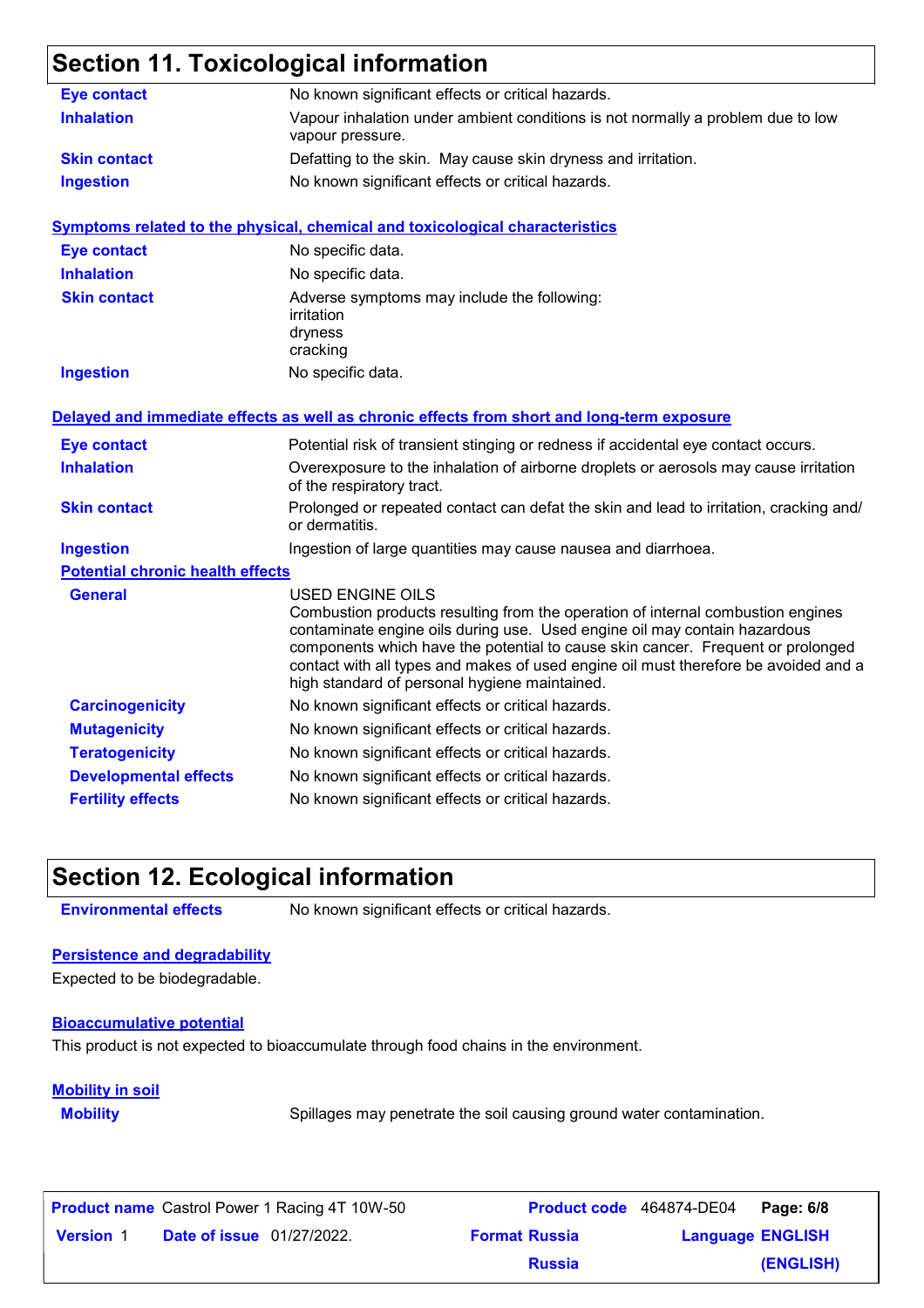### **Section 12. Ecological information**

**Other ecological information** Spills may form a film on water surfaces causing physical damage to organisms. Oxygen transfer could also be impaired.

### **Section 13. Disposal considerations**

The generation of waste should be avoided or minimised wherever possible. Significant quantities of waste product residues should not be disposed of via the foul sewer but processed in a suitable effluent treatment plant. Dispose of surplus and non-recyclable products via a licensed waste disposal contractor. Disposal of this product, solutions and any by-products should at all times comply with the requirements of environmental protection and waste disposal legislation and any regional local authority requirements. Waste packaging should be recycled. Incineration or landfill should only be considered when recycling is not feasible. This material and its container must be disposed of in a safe way. Empty containers or liners may retain some product residues. Avoid dispersal of spilt material and runoff and contact with soil, waterways, drains and sewers. **Disposal methods**

### **Section 14. Transport information**

|                                      | <b>IMDG</b>    | <b>IATA</b>              |
|--------------------------------------|----------------|--------------------------|
| <b>UN number</b>                     | Not regulated. | Not regulated.           |
| <b>UN proper</b><br>shipping name    | $\blacksquare$ | $\overline{\phantom{a}}$ |
| <b>Transport hazard</b><br>class(es) | $\blacksquare$ | $\overline{\phantom{a}}$ |
| <b>Packing group</b>                 | $\sim$         | $\blacksquare$           |
| <b>Environmental</b><br>hazards      | No.            | No.                      |
| <b>Additional</b><br>information     | ۰              | $\blacksquare$           |

**Special precautions for user** Not available.

### **Section 15. Regulatory information**

#### **Regulation according to other foreign laws**

| <b>REACH Status</b>                         | The company, as identified in Section 1, sells this product in the EU in compliance<br>with the current requirements of REACH. |
|---------------------------------------------|--------------------------------------------------------------------------------------------------------------------------------|
| <b>United States inventory</b><br>(TSCA 8b) | All components are active or exempted.                                                                                         |
| <b>Australia inventory (AIIC)</b>           | At least one component is not listed.                                                                                          |
| <b>Canada inventory</b>                     | All components are listed or exempted.                                                                                         |
| <b>China inventory (IECSC)</b>              | All components are listed or exempted.                                                                                         |
| <b>Japan inventory (CSCL)</b>               | All components are listed or exempted.                                                                                         |
| <b>Korea inventory (KECI)</b>               | All components are listed or exempted.                                                                                         |
| <b>Philippines inventory</b><br>(PICCS)     | All components are listed or exempted.                                                                                         |

|                                                      |  | <b>Product name</b> Castrol Power 1 Racing 4T 10W-50 |                         | <b>Product code</b> 464874-DE04 Page: 7/8 |           |
|------------------------------------------------------|--|------------------------------------------------------|-------------------------|-------------------------------------------|-----------|
| <b>Date of issue</b> 01/27/2022.<br><b>Version 1</b> |  | <b>Format Russia</b>                                 | <b>Language ENGLISH</b> |                                           |           |
|                                                      |  |                                                      | <b>Russia</b>           |                                           | (ENGLISH) |